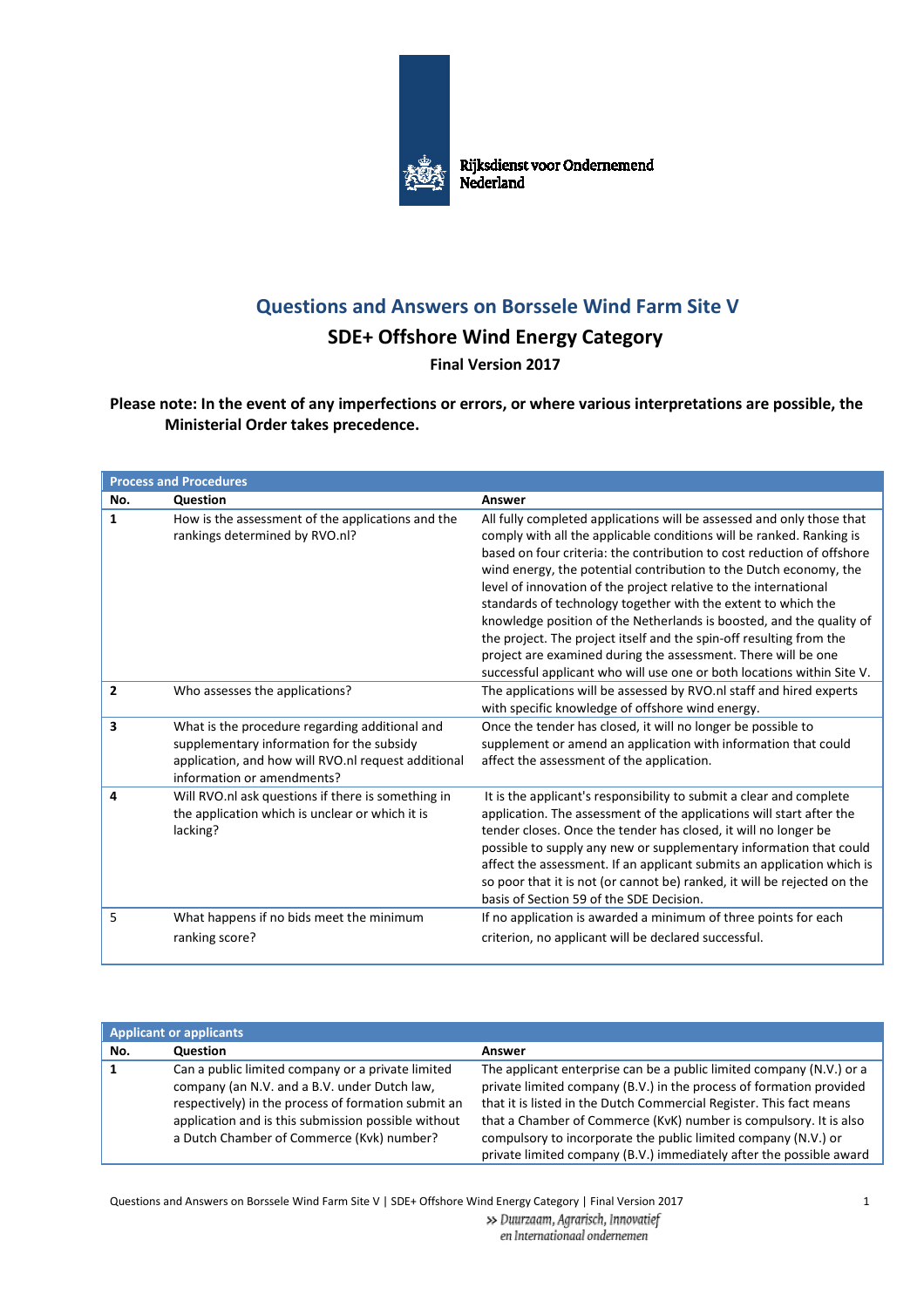

| <b>Applicant or applicants</b>                                          |                                                                                                                                                                                                                                                                                                                                                                                                                                                                                                                                                                                                                                                                                                                          |  |
|-------------------------------------------------------------------------|--------------------------------------------------------------------------------------------------------------------------------------------------------------------------------------------------------------------------------------------------------------------------------------------------------------------------------------------------------------------------------------------------------------------------------------------------------------------------------------------------------------------------------------------------------------------------------------------------------------------------------------------------------------------------------------------------------------------------|--|
|                                                                         | of a subsidy and permit (the deed of incorporation should be<br>executed before a civil-law notary and the registration in the<br>Commercial Register must be complete).                                                                                                                                                                                                                                                                                                                                                                                                                                                                                                                                                 |  |
| Who can apply for a subsidy?                                            | The intended operator of Site V submits the application. They may<br>collaborate with the parties seeking to demonstrate innovative<br>technologies or it may itself be that party. It is essential that anyone<br>applying for the investment and operating subsidy is also the owner<br>of the power generation facility.                                                                                                                                                                                                                                                                                                                                                                                              |  |
| Can multiple subsidiaries of a parent company<br>submit an application? | Yes. Every subsidiary of a parent company is an independent legal<br>entity. The Ministerial Order for Innovative Offshore Wind Energy<br>stipulates that for the purpose of determining the applicant's equity<br>capital, the equity capital of the relevant parent company can be<br>taken into account for a maximum of two applicants. In order to<br>include the equity capital of the parent company, consent must be<br>granted by the parent company.<br>If a parent company's equity capital is taken into account for more<br>than two subsidy applicants, the equity capital of the parent<br>company will be disregarded for all applications in which the parent<br>company's equity capital was included. |  |

|                | <b>Communication</b>                                                                                                             |                                                                                                                                                                                                                                                                                                                                                                                                                                                                                                                                    |  |
|----------------|----------------------------------------------------------------------------------------------------------------------------------|------------------------------------------------------------------------------------------------------------------------------------------------------------------------------------------------------------------------------------------------------------------------------------------------------------------------------------------------------------------------------------------------------------------------------------------------------------------------------------------------------------------------------------|--|
| No.            | Question                                                                                                                         | Answer                                                                                                                                                                                                                                                                                                                                                                                                                                                                                                                             |  |
| 1              | What information will RVO.nl (Netherlands<br>Enterprise Agency) publish about the ranking(s)<br>and the successful applicant(s)? | RVO.nl will in any event announce the successful applicant, the type<br>of company (SME/large enterprise), a public summary of the winning<br>project and the subsidy amount granted. The details of rejected<br>applicants and their projects will not be communicated to the public.<br>Each applicant will be informed of its position in the ranking through<br>the decision, which will also explain the reasons for the scores based<br>on the ranking criteria.                                                             |  |
|                |                                                                                                                                  | In the event of an objection, RVO.nl will have to submit the details<br>which resulted in the decision to the party lodging the objection.<br>These details will include any substantive assessment the application<br>by RVO.nl and the report of the ranking meeting. The description of<br>the discussion of the other projects contained in the details will<br>normally be redacted. Confidential company data will not be shared.<br>RVO.nl can be obliged to disclose some or all information based on a<br>court decision. |  |
| $\overline{2}$ | How can stakeholders keep up to date with current<br>information?                                                                | It is your responsibility to keep up to date with the latest<br>information. The latest information regarding the tender, subsidy<br>and permit can be found on www.rvo.nl/sde.<br>Visit offshorewind.rvo.nl for all the available data regarding the site<br>examinations. Via www.mijnrvo.nl, you can find all information<br>required for submitting your application.<br>You are also welcome to subscribe to the Offshore Wind Energy<br>newsletter, which provides information on meetings, examinations,                    |  |
|                |                                                                                                                                  | and so on. The newsletter does not have a regular publication<br>schedule and does not provide a complete picture of current data.                                                                                                                                                                                                                                                                                                                                                                                                 |  |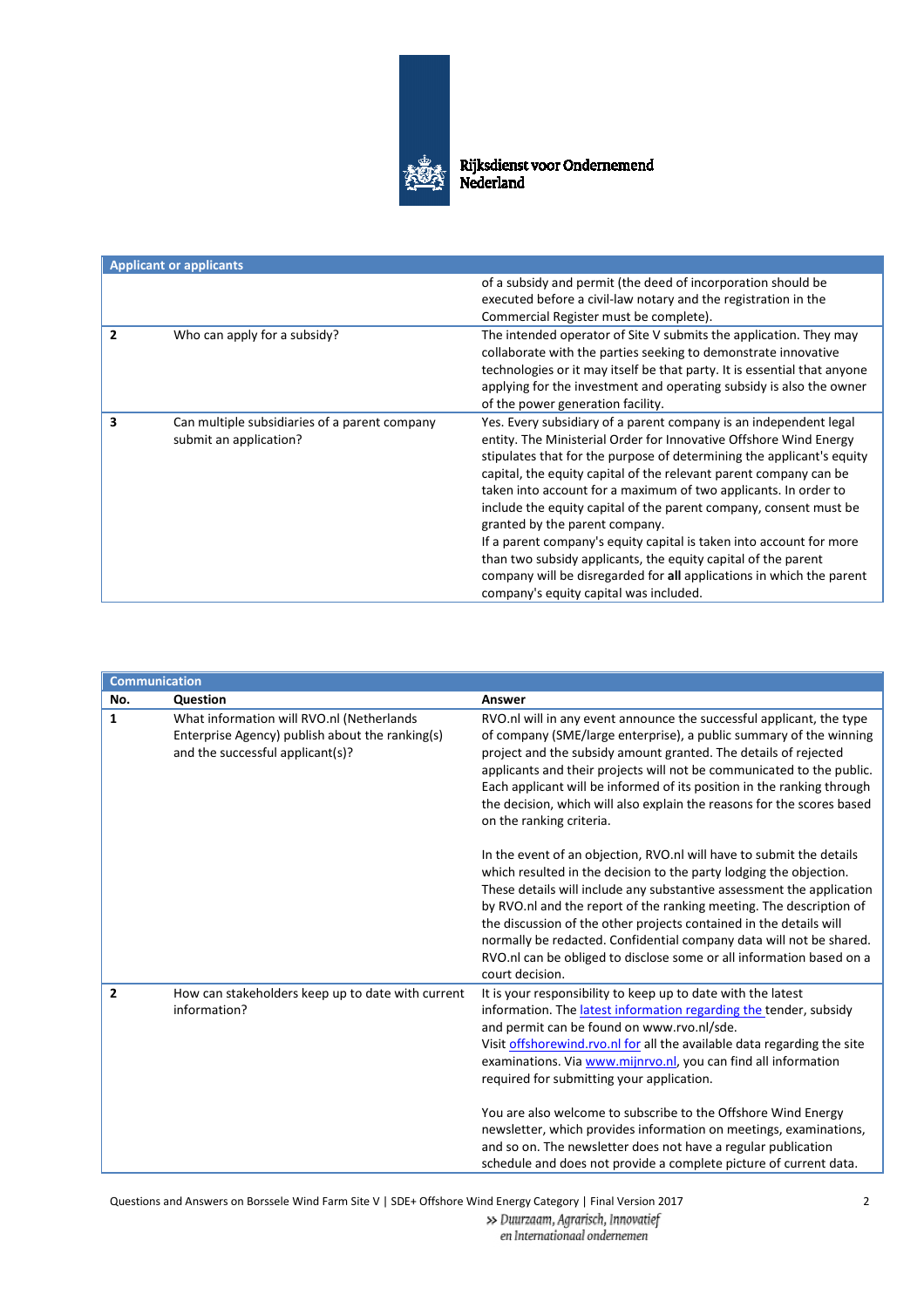

|   |                                                                                 | You can subscribe to the newsletter by sending an email to<br>woz@rvo.nl.<br>The information can also be found on offshorewind.rvo.nl.                                                                                                                                                                                                                                                                                                                                             |
|---|---------------------------------------------------------------------------------|------------------------------------------------------------------------------------------------------------------------------------------------------------------------------------------------------------------------------------------------------------------------------------------------------------------------------------------------------------------------------------------------------------------------------------------------------------------------------------|
| 3 | I have a question. Where should I direct it and how<br>will I obtain an answer? | You may submit questions to woz@rvo.nl, quoting "Question re<br>Innovation Site." You will receive a reply by email. In principle,<br>questions and answers will also be posted in general terms and in<br>anonymised form on this website. RVO.nl uses this method to ensure<br>that everyone receives the same information. The deadline for<br>submitting questions to RVO.nl is 17:00 on 15 December. In this way,<br>an answer will be given before the tender period starts. |

| <b>Application form</b> |                                                                         |                                                                                                                                                                                                                                                                                                                                                                 |
|-------------------------|-------------------------------------------------------------------------|-----------------------------------------------------------------------------------------------------------------------------------------------------------------------------------------------------------------------------------------------------------------------------------------------------------------------------------------------------------------|
| No.                     | Question                                                                | Answer                                                                                                                                                                                                                                                                                                                                                          |
|                         | In what language must applications be made?                             | The application form for both the SDE subsidy and the permit is only<br>available in Dutch. This form must be filled in by the applicant in<br>Dutch or English. You should draw up the project plan, which is a<br>mandatory appendix, in English as foreign experts will be involved in<br>the assessment.                                                    |
|                         | Is the application form also available in English?                      | The official application form is only available in Dutch. For reference<br>purposes, an English translation of the application form can be found<br>in Appendix A of the Project & Site Description for Borssele Wind<br>Farm Site V and on our website. Applications must be submitted<br>through the eLoket (e-Service Point), which uses the Dutch language. |
| 3                       | What is the definition of a small, medium-sized or<br>large enterprise? | The definition of a small, medium-sized or large enterprise is laid<br>down in European legislation. RVO.nl has published an SME test on<br>its website. You can use this tool to determine whether your<br>company is a small, medium-sized or large enterprise.                                                                                               |
| 4                       | Can I submit multiple applications?                                     | Yes. You can.                                                                                                                                                                                                                                                                                                                                                   |

| <b>Investment subsidy</b> |                                                           |                                                                                                                                                                                                                                                                                                                                                                                                                                                                                                                                                                                                                                                                                                                                                                                                                                                                                                                                 |
|---------------------------|-----------------------------------------------------------|---------------------------------------------------------------------------------------------------------------------------------------------------------------------------------------------------------------------------------------------------------------------------------------------------------------------------------------------------------------------------------------------------------------------------------------------------------------------------------------------------------------------------------------------------------------------------------------------------------------------------------------------------------------------------------------------------------------------------------------------------------------------------------------------------------------------------------------------------------------------------------------------------------------------------------|
| No.                       | Question                                                  | Answer                                                                                                                                                                                                                                                                                                                                                                                                                                                                                                                                                                                                                                                                                                                                                                                                                                                                                                                          |
| 1                         | How is the level of the investment subsidy<br>determined? | The costs eligible for subsidy are the investment costs in excess of<br>those for Site III, where "standard" technologies are used. As these<br>investment costs are not public information, you will need to work<br>on the basis of the latest calculations by the Energy Research Centre<br>of the Netherlands (ECN), which result in investment costs of $\epsilon$<br>2,178,000/MW. These reference costs should be used. The<br>investment subsidy amounts to 45% of the eligible costs, with a<br>surcharge of ten percentage points for medium-sized companies or<br>twenty percentage points for small companies, and a maximum of $\epsilon$<br>15 million per project.<br>For example (application for 18 MW, where the applicant is a small<br>company):<br>€ 50.73 million<br>investment costs<br>reference costs<br>$18*2,178,000 = €39.204$ million;<br>50.73 - 39.204 = $£ 11.526$ million;<br>additional costs |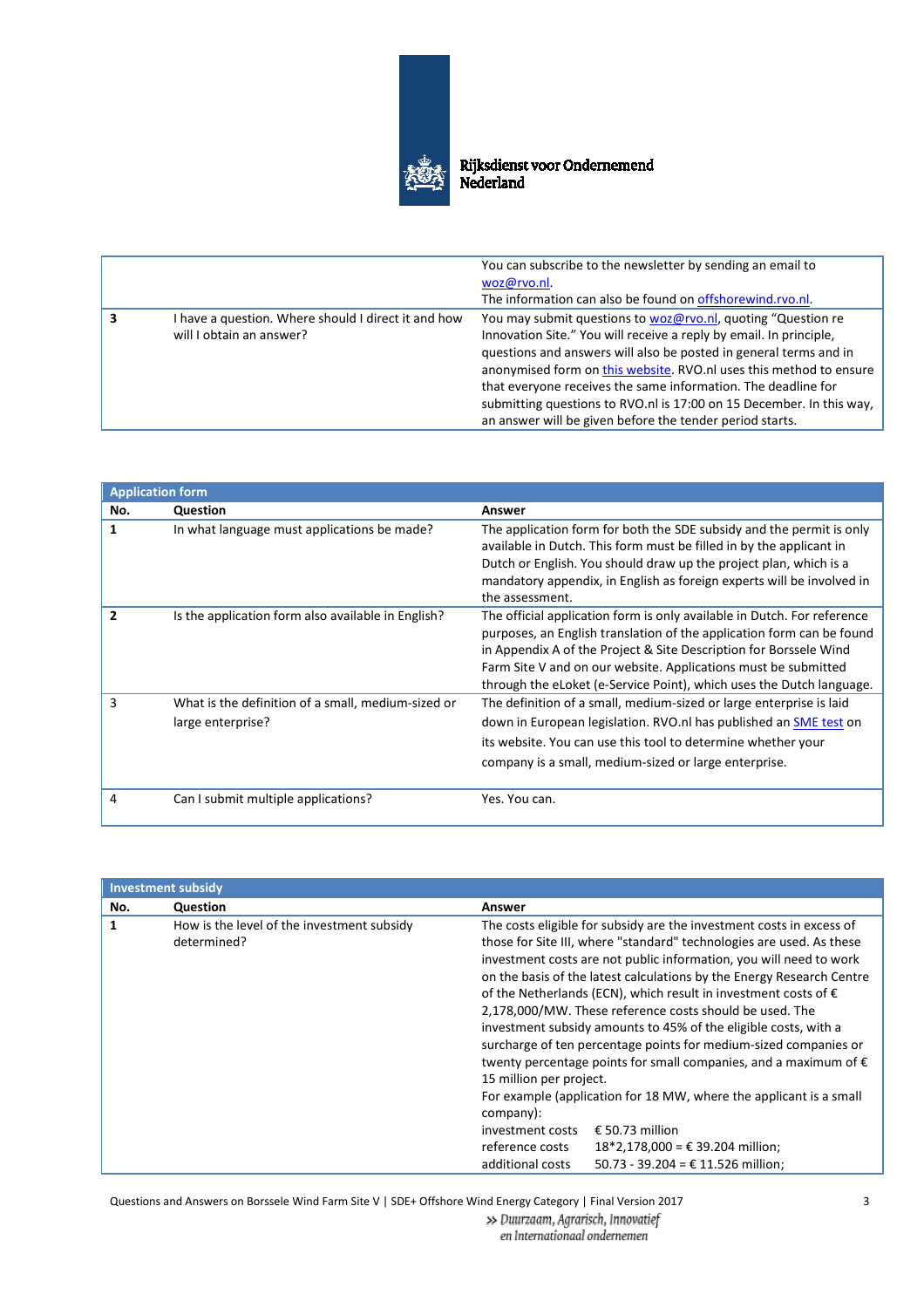

|                | <b>Investment subsidy</b>                                                                                            |                                                                                                                                                                                                                                                                                                                                                                                                                                                                                                                                                                                                                                                                                                                                                                                                                                                                                                                                                                                                                                                                                                                                                                       |
|----------------|----------------------------------------------------------------------------------------------------------------------|-----------------------------------------------------------------------------------------------------------------------------------------------------------------------------------------------------------------------------------------------------------------------------------------------------------------------------------------------------------------------------------------------------------------------------------------------------------------------------------------------------------------------------------------------------------------------------------------------------------------------------------------------------------------------------------------------------------------------------------------------------------------------------------------------------------------------------------------------------------------------------------------------------------------------------------------------------------------------------------------------------------------------------------------------------------------------------------------------------------------------------------------------------------------------|
|                |                                                                                                                      | investment subsidy $0.65*11,526,000 = \text{€ }7,491,900.$                                                                                                                                                                                                                                                                                                                                                                                                                                                                                                                                                                                                                                                                                                                                                                                                                                                                                                                                                                                                                                                                                                            |
| $\overline{2}$ | How will payment of the investment subsidy be<br>made?                                                               | An advance is paid on the basis of the milestones in the project plan,<br>because costs incurred and advances must coincide with one<br>another. The first advance is paid within two weeks of the<br>commencement of activities. The next advances are paid<br>automatically within two weeks after the start of a new quarter. The<br>total advance will amount to a maximum of 90% of the subsidy<br>amount. The final 10% of the subsidy amount will be paid after the<br>conclusion and upon the assessment of the investment project. You<br>should enter the project start date in the application form.<br>The budget that you submit with your application should be based<br>on milestones, which in turn are based on the milestones in your<br>implementation plan. The advances are distributed on the basis of<br>the milestones. Within a milestone period, the costs are distributed<br>on a linear basis and paid within two weeks after the start of a new<br>quarter.<br>If the project is delayed, you have a duty to report this fact and to<br>request permission, through an amendment application, so the<br>advance can be adjusted as well. |
| 3              | Where can I include costs for monitoring and<br>testing in the budget?                                               | Such costs are not eligible for the investment subsidy. This tender<br>involves investment projects which have passed the prototype stage<br>and are being applied in the market for the first time, just before<br>potential large-scale market introduction. The facility or machinery is<br>of a permanent nature (unlike a pilot where the facility is usually<br>dismantled once the pilot has been completed). No investment<br>support is granted or paid after the facility has been commissioned<br>(i.e. the time of the first supply of electricity). From that moment<br>onwards, the SDE+ operating subsidy is applicable. This fact means<br>that all costs for activities, such as monitoring costs and testing<br>costs, taking place after commissioning are ineligible for an<br>investment subsidy.                                                                                                                                                                                                                                                                                                                                                |
| 4              | What are the reference costs and are they related<br>to the wind turbine's position or to the installed<br>capacity? | The reference costs are $\epsilon$ 2,178,000 per MW of installed capacity;<br>e.g, the reference costs for a 10-MW turbine are € 21,780,000.                                                                                                                                                                                                                                                                                                                                                                                                                                                                                                                                                                                                                                                                                                                                                                                                                                                                                                                                                                                                                          |

| <b>SDE subsidy</b> |                                                                                                                                                                                                                             |                                                                                                                                                                                                                                                                                                |
|--------------------|-----------------------------------------------------------------------------------------------------------------------------------------------------------------------------------------------------------------------------|------------------------------------------------------------------------------------------------------------------------------------------------------------------------------------------------------------------------------------------------------------------------------------------------|
| No.                | <b>Question</b>                                                                                                                                                                                                             | Answer                                                                                                                                                                                                                                                                                         |
|                    | Will a provision be included in the decision to<br>award a subsidy that can correct the basic amount<br>in connection with the proceeds stemming from<br>the system of tradable allowances for greenhouse<br>gas emissions? | No. No provision on this matter will be included in the subsidy<br>decision.                                                                                                                                                                                                                   |
|                    | Is the SDE subsidy exempt from VAT throughout<br>the entire term?                                                                                                                                                           | The SDE subsidy is exempt from VAT.                                                                                                                                                                                                                                                            |
|                    | If a wind farm's production declines, will the<br>advance payments be adjusted?                                                                                                                                             | If, based on the actual production achieved, a wind farm's<br>production declines to such an extent that the advance funding looks<br>as though it will be higher than the total payable annual subsidy, the<br>advance funding will be temporarily or permanently reduced or<br>discontinued. |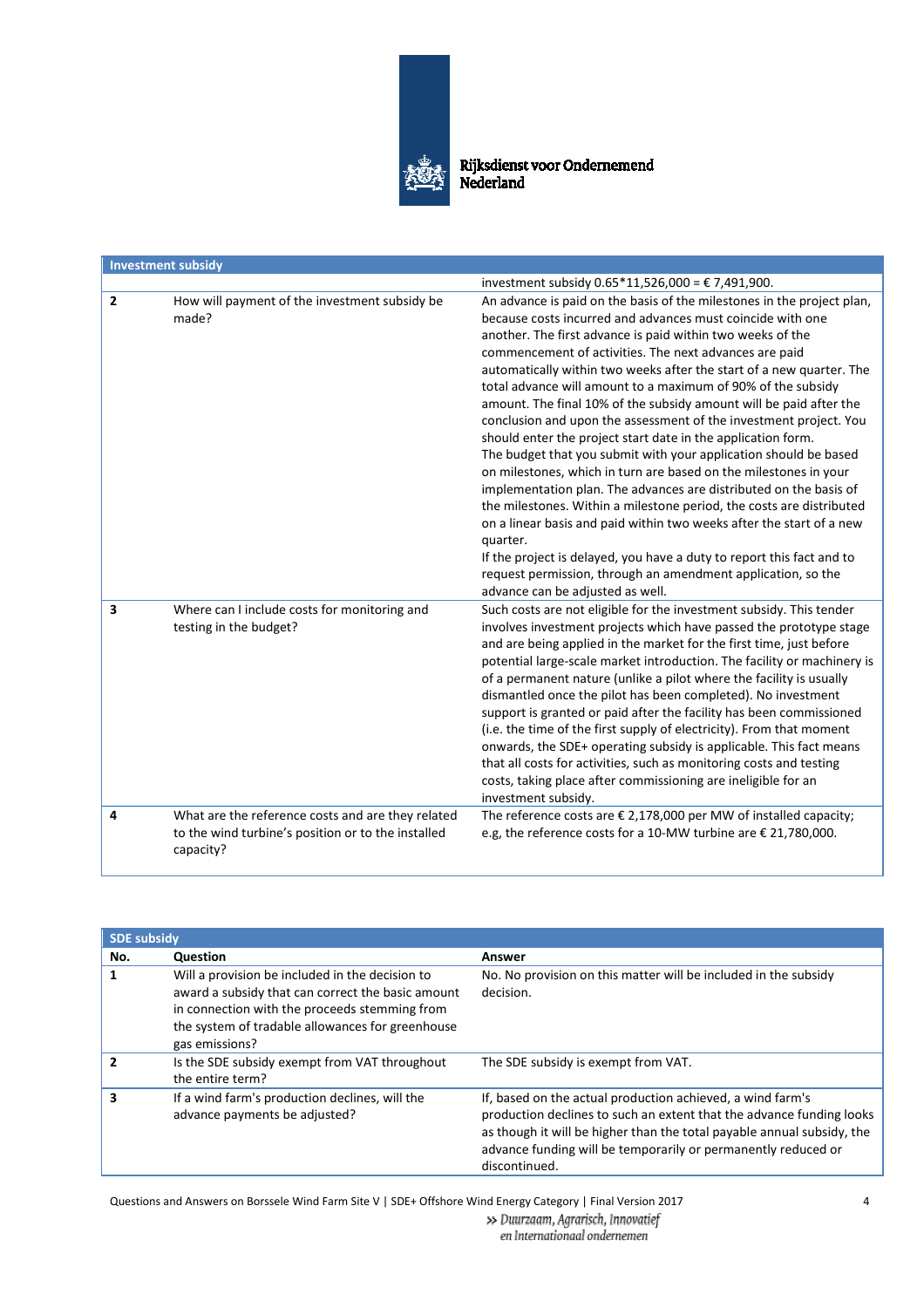

| <b>SDE subsidy</b> |                                                                                                                                                                                                                                                           |                                                                                                                                                                                                                                                                                                                                                                                                                                                                                                                                                                                                                                                                                                                                                                                                                                                                                                     |  |
|--------------------|-----------------------------------------------------------------------------------------------------------------------------------------------------------------------------------------------------------------------------------------------------------|-----------------------------------------------------------------------------------------------------------------------------------------------------------------------------------------------------------------------------------------------------------------------------------------------------------------------------------------------------------------------------------------------------------------------------------------------------------------------------------------------------------------------------------------------------------------------------------------------------------------------------------------------------------------------------------------------------------------------------------------------------------------------------------------------------------------------------------------------------------------------------------------------------|--|
| 4                  | Can the SDE+ subsidy for one turbine start before<br>the other turbine is ready?                                                                                                                                                                          | Yes. The start date of the subsidy period may differ for each turbine,<br>provided that the subsidy period always starts on the first day of a<br>month and that the start dates are at least two months apart. You<br>must install a meter on the Beta platform in order to measure the<br>electricity production that is eligible for a subsidy. Since there is just<br>one cable linking the two turbines to the Beta platform, you will also<br>have to provide each turbine with its own meter if the start dates are<br>different so the eligible production can be determined for each<br>turbine (after all, the subsidy period will also end on different dates<br>in this case).                                                                                                                                                                                                          |  |
| 5                  | Is electricity produced prior to the official<br>completion of a wind farm eligible for a subsidy?                                                                                                                                                        | Yes. Electricity produced prior to the official completion of a wind<br>farm may be eligible for the SDE subsidy. The start date of the<br>subsidy period may differ for each turbine (see previous question).                                                                                                                                                                                                                                                                                                                                                                                                                                                                                                                                                                                                                                                                                      |  |
| 6                  | Will the tender amount be adjusted for inflation<br>during the construction and operating phase?                                                                                                                                                          | No.                                                                                                                                                                                                                                                                                                                                                                                                                                                                                                                                                                                                                                                                                                                                                                                                                                                                                                 |  |
| 7                  | Is it correct that the provisional adjustment<br>amount will be determined for the period from<br>October to September inclusive and that the<br>definitive adjustment amount will be determined<br>for the period from January to December<br>inclusive? | The provisional adjustment amount will be determined for the 12<br>months prior to the publication of the provisional adjustment<br>amount. As this information is published in October, the provisional<br>adjustment amount will be determined for the period from October<br>to September inclusive. The definitive adjustment amount will be<br>determined for the period from January to December inclusive.                                                                                                                                                                                                                                                                                                                                                                                                                                                                                   |  |
| 8                  | How will payment of the SDE+ subsidy be made?                                                                                                                                                                                                             | From the moment that Guarantees of Origin have been issued for<br>the electricity generated and the start date of the subsidy submitted<br>by the applicant has passed, a monthly advance payment will be<br>made amounting to 80% of one twelfth of the annual eligible<br>production multiplied by the subsidy amount. Start dates for<br>subsidies always fall on the first day of a particular month. In<br>principle, RVO.nl will pay the advances during the first week of the<br>relevant month. The actual production figure and a definitive<br>adjustment amount will be determined in April of the following year.<br>Once these figures have been determined, any remaining subsidy for<br>the previous year will be paid over the course of the subsequent<br>months. If too much has been paid in advance, no more advances<br>will be paid until the excess funds have been settled. |  |
| 9                  | If the wind farm is in operation for a period shorter<br>than 15 years, how would that fact influence the<br>SDE subsidy?                                                                                                                                 | The amount of the advance is established annually. Not completing<br>the full subsidy period will have no impact on the subsidy granted<br>earlier for preceding years of production.                                                                                                                                                                                                                                                                                                                                                                                                                                                                                                                                                                                                                                                                                                               |  |

| Wind report and wind turbines |                                                                                                                                |                                                                                                                                                                                              |
|-------------------------------|--------------------------------------------------------------------------------------------------------------------------------|----------------------------------------------------------------------------------------------------------------------------------------------------------------------------------------------|
| No.                           | <b>Question</b>                                                                                                                | Answer                                                                                                                                                                                       |
|                               | Can the applicant personally draw up a wind report<br>and subsequently have it approved by an<br>independent party?            | No. The wind report must be compiled by an independent party, not<br>by the applicant.                                                                                                       |
|                               | Wind turbines with boosters are available. How<br>does a booster affect the capacity of the wind<br>turbine and the wind farm? | In order to determine the capacity of wind turbines and wind farms,<br>the nominal capacity as defined in Section 1 of the Ministerial Order<br>for Innovative Offshore Wind Energy applies. |

Questions and Answers on Borssele Wind Farm Site V | SDE+ Offshore Wind Energy Category | Final Version 2017

» Duurzaam, Agrarisch, Innovatief en Internationaal ondernemen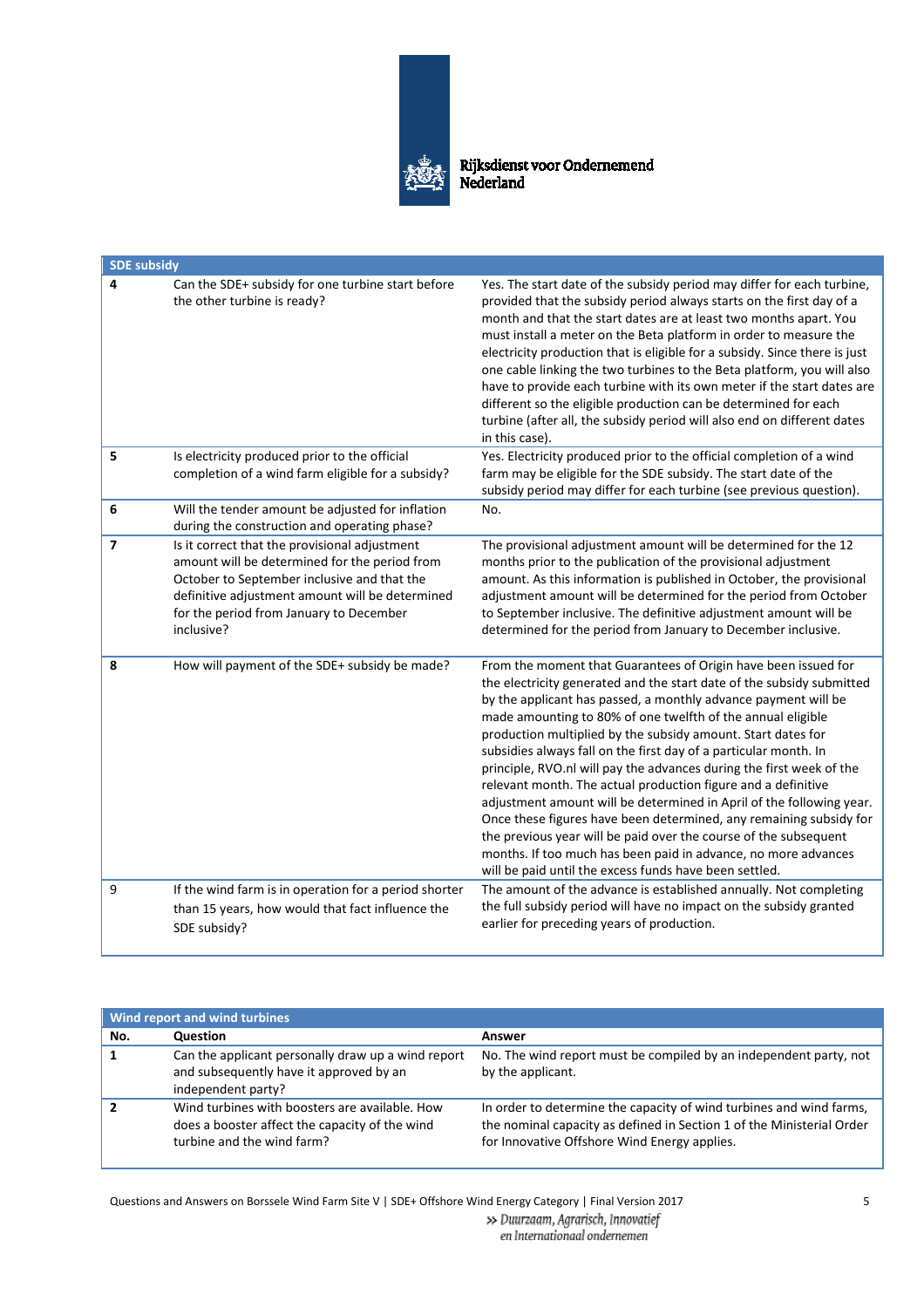

|   | <b>Wind report and wind turbines</b>                                                                                                                                                                                                                                                                                                                       |                                                                                                                                                                                                                                                                                                                                                                                                                                                                                                                                                                                                                                                                                                                                                                                                                                                                                             |
|---|------------------------------------------------------------------------------------------------------------------------------------------------------------------------------------------------------------------------------------------------------------------------------------------------------------------------------------------------------------|---------------------------------------------------------------------------------------------------------------------------------------------------------------------------------------------------------------------------------------------------------------------------------------------------------------------------------------------------------------------------------------------------------------------------------------------------------------------------------------------------------------------------------------------------------------------------------------------------------------------------------------------------------------------------------------------------------------------------------------------------------------------------------------------------------------------------------------------------------------------------------------------|
| 3 | With what certification must wind turbines<br>comply?                                                                                                                                                                                                                                                                                                      | Section 6.16d of the Water Decree stipulates that a certificate must<br>be issued by an independent expert no later than eight weeks prior<br>to the start of the construction period, stating that the design of the<br>wind turbines and other installations that form part of the wind farm<br>comply with the requirements set out in Section 6.16g(1) of the<br>Water Decree. Applicants who make use of a type of wind turbine<br>that has already been certified for offshore wind energy need not<br>provide any further information. Applicants who wish to make use of<br>a type of wind turbine that has not yet been certified for offshore<br>wind energy must provide information demonstrating that the<br>applicant can plausibly provide the above certification from an<br>independent expert no later than eight weeks prior to the start of<br>the construction period. |
| 4 | Does RVO.nl publish a list of parties approved by<br>RVO.nl to prepare the wind report?                                                                                                                                                                                                                                                                    | No. RVO.nl does not publish a list of parties that have been approved<br>to prepare wind reports.                                                                                                                                                                                                                                                                                                                                                                                                                                                                                                                                                                                                                                                                                                                                                                                           |
| 5 | What capacity curve must be used for the<br>calculation of the P50 in the wind report?                                                                                                                                                                                                                                                                     | The wind report must be prepared by an independent party with<br>expertise in the field of wind energy yield calculations. This party will<br>use the capacity curve determined by a certification institution. If<br>this information is not available, the supplier of the wind turbine can<br>make a capacity curve available.                                                                                                                                                                                                                                                                                                                                                                                                                                                                                                                                                           |
| 6 | When determining the P50 for Site V, the Belgian<br>wind farms that came into operation on 1 July<br>2016 must be taken into account. Is a capacity<br>curve available for these wind turbines?                                                                                                                                                            | No. On RVO.nl's website, you can find the information from the<br>Belgian wind farms that needs to be taken into account, including<br>the turbine type. The capacity curves will not be made available.                                                                                                                                                                                                                                                                                                                                                                                                                                                                                                                                                                                                                                                                                    |
| 7 | The General Implementing Regulations for SDE+<br>stipulated that the calculation of the P50 value for<br>the wind farm's net electricity production per<br>annum must take into account the availability,<br>wake effects, electricity losses and curtailment<br>losses. What is meant by curtailment losses??                                             | Curtailment losses are incurred if TenneT must curtail the transport<br>capacity of the export cables as a result of the cables becoming too<br>hot. TenneT guarantees a transport capacity of 20 MW for Site V.<br>There is no scope for transplanting, so you can set the curtailment<br>losses at zero.                                                                                                                                                                                                                                                                                                                                                                                                                                                                                                                                                                                  |
| 8 | The developer of an innovative wind turbine that<br>has not yet been certified is initially taking a<br>conservative power curve as a starting point.<br>However, according to the manufacturer, it is very<br>probable that the power curve will improve<br>(become steeper) during the development process.<br>What power curve may be used for the P50? | The most probable power curve of the turbine developer can be<br>used. After all, the key factor is the determination of the net P50<br>value, i.e. where there is a 50% chance of that level of production<br>being achieved. If a power curve is estimated too conservatively by<br>the turbine developer, the party preparing the wind report may use<br>the most probable power curve for the calculation of the net P50<br>value.                                                                                                                                                                                                                                                                                                                                                                                                                                                      |
| 9 | When an applicant chooses a non-certified wind<br>turbine, must they also demonstrate convincingly<br>in Appendix 10 that the foundations and infield<br>cables will meet the requirements set out in<br>Section 6.16d(1)(c) of the Water Decree in good<br>time?                                                                                          | Yes. In such a case, the applicant must demonstrate convincingly<br>that they will have a declaration of an independent expert showing<br>that the turbines, foundations and infield cables will meet the<br>requirements set out in Section $6.16d(1)(c)$ of the Water Decree no<br>later than eight weeks before the start of the construction period.                                                                                                                                                                                                                                                                                                                                                                                                                                                                                                                                    |

| Terms |                                                                                                                                           |                                                                                                                      |
|-------|-------------------------------------------------------------------------------------------------------------------------------------------|----------------------------------------------------------------------------------------------------------------------|
| No.   | Question                                                                                                                                  | Answer                                                                                                               |
|       | What is meant by the "obligation to start the<br>construction of a wind farm within four years of<br>the date on which the permit becomes | The start of construction means the beginning of offshore<br>construction, e.g. the laying of the first foundations. |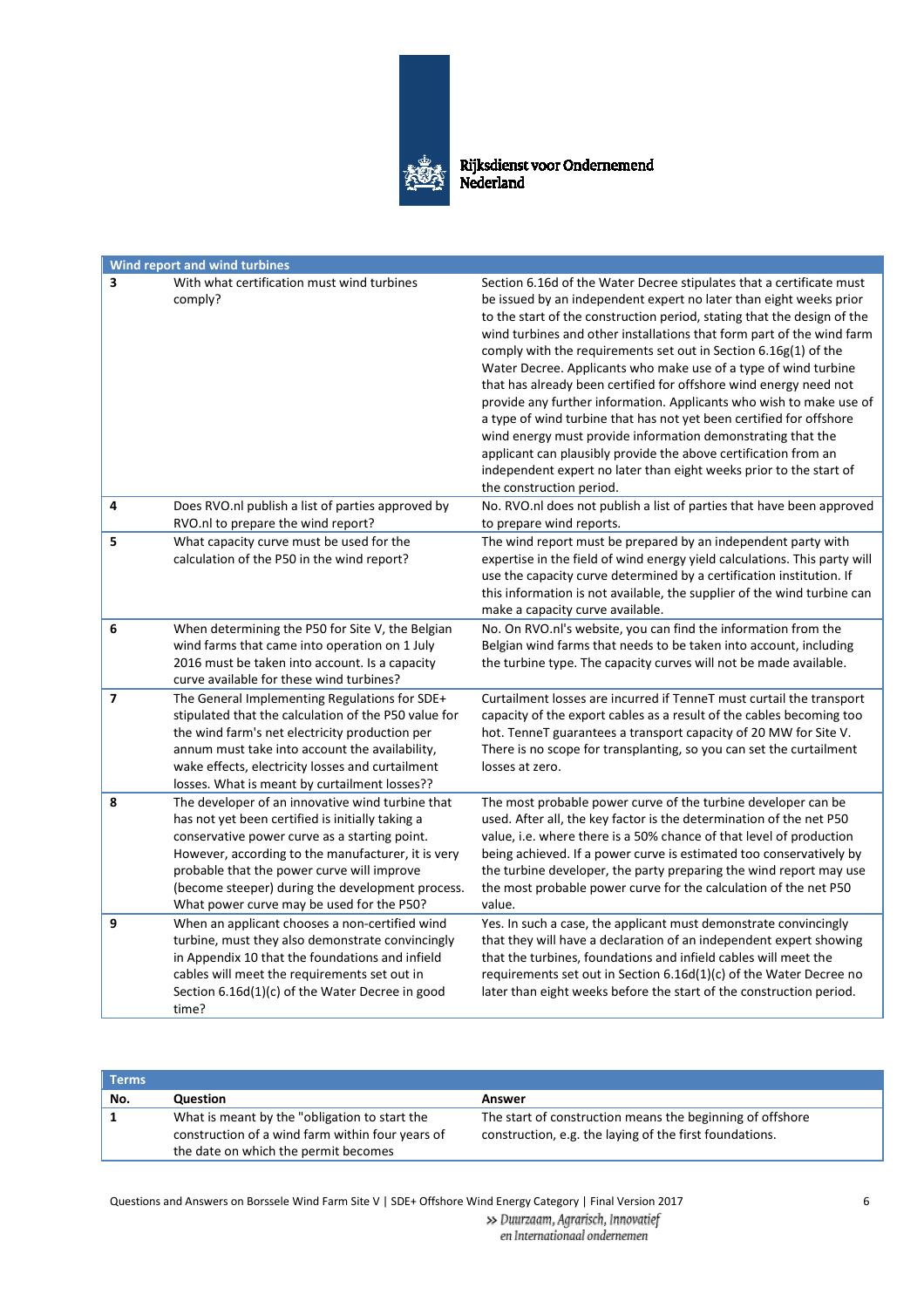

| <b>Terms</b>   |                                                                                                                                                                                                                                                                                                                                                                                                                                                                         |                                                                                                                                                                                                                                                                                                                                                                                                                                                                                                                                                                       |
|----------------|-------------------------------------------------------------------------------------------------------------------------------------------------------------------------------------------------------------------------------------------------------------------------------------------------------------------------------------------------------------------------------------------------------------------------------------------------------------------------|-----------------------------------------------------------------------------------------------------------------------------------------------------------------------------------------------------------------------------------------------------------------------------------------------------------------------------------------------------------------------------------------------------------------------------------------------------------------------------------------------------------------------------------------------------------------------|
|                | irrevocable"?                                                                                                                                                                                                                                                                                                                                                                                                                                                           |                                                                                                                                                                                                                                                                                                                                                                                                                                                                                                                                                                       |
| $\overline{2}$ | Can the wind farm be dismantled immediately<br>once the SDE subsidy has been determined?                                                                                                                                                                                                                                                                                                                                                                                | No. The site decisions for Site V stipulate that dismantling can only<br>begin in year 25 after the issue of the permit and must be completed<br>by year 30. As the SDE subsidy is paid over a period of 15 to 16 years,<br>you cannot dismantle the wind farm immediately after the SDE<br>subsidy has been determined.                                                                                                                                                                                                                                              |
| 3              | Section 14(1)(d) of the Offshore Wind Energy Act<br>stipulates that a permit can only be granted if,<br>based on the application, it has been made<br>sufficiently plausible that the construction and<br>operation of the wind farm can commence within<br>four years of the date on which the permit<br>becomes irrevocable. Does this four-year term<br>relate to construction and operation, or only to the<br>fact that construction must start within four years? | In the application, you must make it sufficiently plausible that<br>construction and operation can begin within four years of the date<br>on which the permit becomes irrevocable. The start of operations<br>means the first supply of electricity to the power grid by the wind<br>farm. Once the successful applicant or applicants has or have been<br>informed of the decision or decisions, it can of course happen that<br>the schedules may be delayed for various reasons. Needless to say,<br>this fact has no effect on the assessment of the application. |
| 4              | Until what date can the start date for the SDE<br>subsidy be adjusted?                                                                                                                                                                                                                                                                                                                                                                                                  | At the subsidy recipient's request, the beginning of the subsidy<br>period can be changed a maximum of three times, provided that the<br>request is submitted no later than the date on which the power<br>generation facility is put into operation and that the date is not<br>outside the term stipulated in Article 61(1) of the Stimulation of<br>Sustainable Energy Production Decision.                                                                                                                                                                        |

| <b>Operating model</b> |                                                                                                                                                                                         |                                                                                                                                                                                                                                                                                                                                                                                                                                                                                                                                                                                                                                              |
|------------------------|-----------------------------------------------------------------------------------------------------------------------------------------------------------------------------------------|----------------------------------------------------------------------------------------------------------------------------------------------------------------------------------------------------------------------------------------------------------------------------------------------------------------------------------------------------------------------------------------------------------------------------------------------------------------------------------------------------------------------------------------------------------------------------------------------------------------------------------------------|
| No.                    | Question                                                                                                                                                                                | Answer                                                                                                                                                                                                                                                                                                                                                                                                                                                                                                                                                                                                                                       |
| 1                      | What is the minimum value that the project yield<br>must satisfy?                                                                                                                       | No prior minimum value for the project yield has been prescribed.<br>Ultimately, the financial feasibility will be comprehensively assessed.                                                                                                                                                                                                                                                                                                                                                                                                                                                                                                 |
| $\overline{2}$         | Completion of the operating model provided by<br>RVO.nl is compulsory. Can you use your own<br>model? And if different yields are given, which<br>should I use in the application form? | Use of the calculation model provided by RVO.nl is compulsory and<br>serves as the guiding principle. In addition to this calculation model,<br>applicants can also submit an operating calculation in accordance<br>with their own model. This process must be done using the same<br>input data as for the calculation model provided by RVO.nl and the<br>calculations in the applicant's model must be explained. If the<br>models differ, this fact means that the yields can also differ. RVO.nl<br>focuses mainly on the plausibility of the input data and understands<br>that different models can also result in different yields. |
| 3                      | Is it permitted to fill in a lower production level per<br>year in the operating model so as to make use of<br>the 16 <sup>th</sup> SDE subsidy year?                                   | It is permitted to divide the P50 value in the wind report across 16<br>SDE subsidy years. You can indicate this option in the operating<br>model.                                                                                                                                                                                                                                                                                                                                                                                                                                                                                           |
| 4                      | Must interest costs accrued during the<br>construction also be included in the specification<br>of investment costs in the operating model?                                             | The operating model automatically calculates the interest costs<br>accrued during the construction period, so these costs do not need<br>to be included in the investment costs, otherwise they would be<br>duplicated. However, any costs involved in securing loans do need to<br>be included in the investment costs.                                                                                                                                                                                                                                                                                                                     |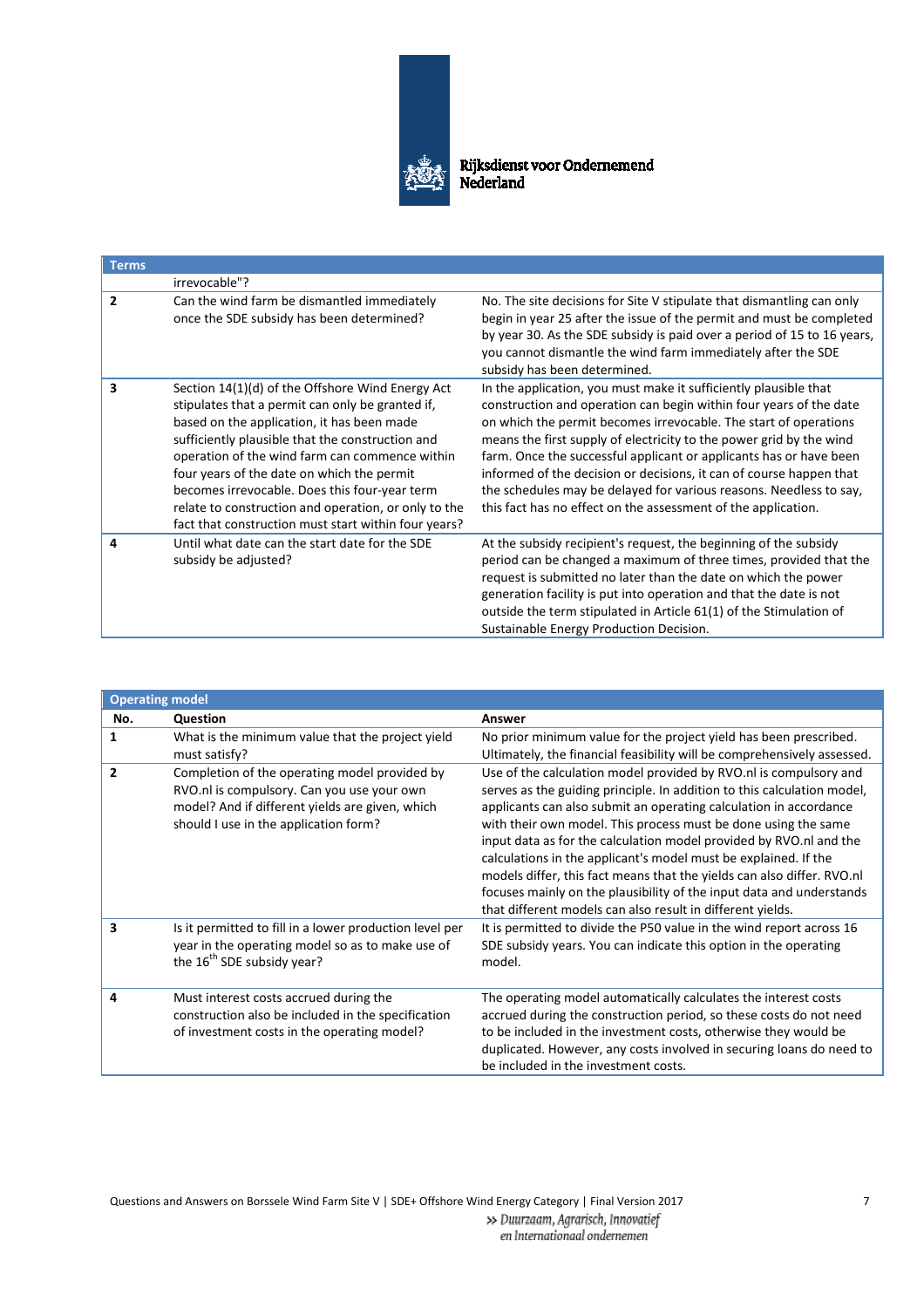

| <b>Wind Farm Site Decision</b> |                                                                                                                                                                                                                                          |                                                                                                                                                                                                                                                                                                                                                                                |
|--------------------------------|------------------------------------------------------------------------------------------------------------------------------------------------------------------------------------------------------------------------------------------|--------------------------------------------------------------------------------------------------------------------------------------------------------------------------------------------------------------------------------------------------------------------------------------------------------------------------------------------------------------------------------|
| No.                            | Question                                                                                                                                                                                                                                 | Answer                                                                                                                                                                                                                                                                                                                                                                         |
| 1                              | In the event that the infield cables connecting the<br>wind turbines to TenneT's Beta platform are not<br>exactly straight, how many coordinates should be<br>used in order to indicate the correct route?                               | If a cable is not in a straight line, it is not necessary to supply an<br>extensive series of coordinates. It must be made clear that the infield<br>cables remain within the boundaries of the site. You must therefore<br>select the coordinates and the number of coordinates to ensure that<br>the straight lines between the coordinates remain fully within the<br>site. |
| $\overline{\phantom{a}}$       | When was the amendment decision for Wind Farm<br>Site V published?                                                                                                                                                                       | The amendment decision for Wind Farm Site V was published in the<br>Government Gazette on 7 November 2017. You can find it online at<br>"Officiële Bekendmakingen" (Official Announcements):<br>https://www.officielebekendmakingen.nl/stcrt-2017-64536.html.                                                                                                                  |
| 3                              | Is transplanting also possible at Innovation Site V?                                                                                                                                                                                     | No. Transplanting is not possible at Site V. However, TenneT does<br>guarantee a purchase capacity of 20 MW for Site V at all times.                                                                                                                                                                                                                                           |
| Δ                              | In the amendment decision for Borssele Wind<br>Farm Sites III, IV and V, the coordinates are<br>indicated in UTM only and no longer in degrees.<br>Should the coordinates used in the application<br>form also be indicated in UTM only? | The coordinates must be indicated in UTM only.                                                                                                                                                                                                                                                                                                                                 |

| <b>Financial</b> |                                                                                                                                                                                                                                                                                                                                                        |                                                                                                                                                                                                                                                                                                                                                                  |
|------------------|--------------------------------------------------------------------------------------------------------------------------------------------------------------------------------------------------------------------------------------------------------------------------------------------------------------------------------------------------------|------------------------------------------------------------------------------------------------------------------------------------------------------------------------------------------------------------------------------------------------------------------------------------------------------------------------------------------------------------------|
| No.              | Question                                                                                                                                                                                                                                                                                                                                               | Answer                                                                                                                                                                                                                                                                                                                                                           |
| $\mathbf{1}$     | Compliance with the requirement that the<br>applicant possesses capital amounting to at least<br>10% of the total investment costs can be<br>demonstrated via the parent company's annual<br>accounts. Can this compliance also be<br>demonstrated through the annual accounts of the<br>parent company's parent company (the<br>grandparent company)? | Yes. Applicants can also use the annual accounts of the parent<br>company's parent company to demonstrate that the scale of its<br>equity capital is greater than or equal to 10% of the total investment<br>costs. However, the restrictions described in the answer to question<br>3 under "Organisation" also apply here.                                     |
| $\overline{2}$   | In a group of companies comprising multiple legal<br>entities, consolidated annual accounts are often<br>prepared at the group level. Can these annual<br>accounts be used to comply with the requirement<br>that the applicant must possess equity amounting<br>to at least 10% of the total investment costs?                                        | Consolidated annual accounts for multiple legal entities can be used<br>to demonstrate compliance with the requirement that the applicant<br>must have at its disposal equity capital amounting to at least 10% of<br>the total investment costs. However, the restrictions described in<br>the answer to question 3 under "Organisation" also apply here.       |
| 3                | Do requirements apply to the annual accounts in<br>order to demonstrate that there is sufficient equity<br>capital?                                                                                                                                                                                                                                    | Requirements apply to the annual accounts. You must submit the<br>most recently adopted annual accounts and they may not be more<br>than three years old. A more detailed explanation of these<br>requirements can be found in the notes to Appendix 4 of the<br>application form.                                                                               |
| 4                | In the event that the application's financial plan<br>was based on 20% equity capital, is it permitted to<br>deviate from this figure at a later date?                                                                                                                                                                                                 | In the financial plan, you must indicate how you propose to finance<br>the wind farm. You may deviate from the plan at a later stage.                                                                                                                                                                                                                            |
| 5                | If the applicant makes use of a so-called SPV<br>(Special Purpose Vehicle), can every parent<br>company of every participant in this SPV count<br>towards the requirement that the applicant must<br>have at its disposal equity capital amounting to at<br>least 10% of the total investment costs?                                                   | Where an SPV is used, the parent company of every participant in<br>this SPV may count towards the requirement that the applicant must<br>have at its disposal equity capital amounting to at least 10% of the<br>total investment costs. However, the restrictions described in the<br>answer to question 3 under "Applicant or applicants" also apply<br>here. |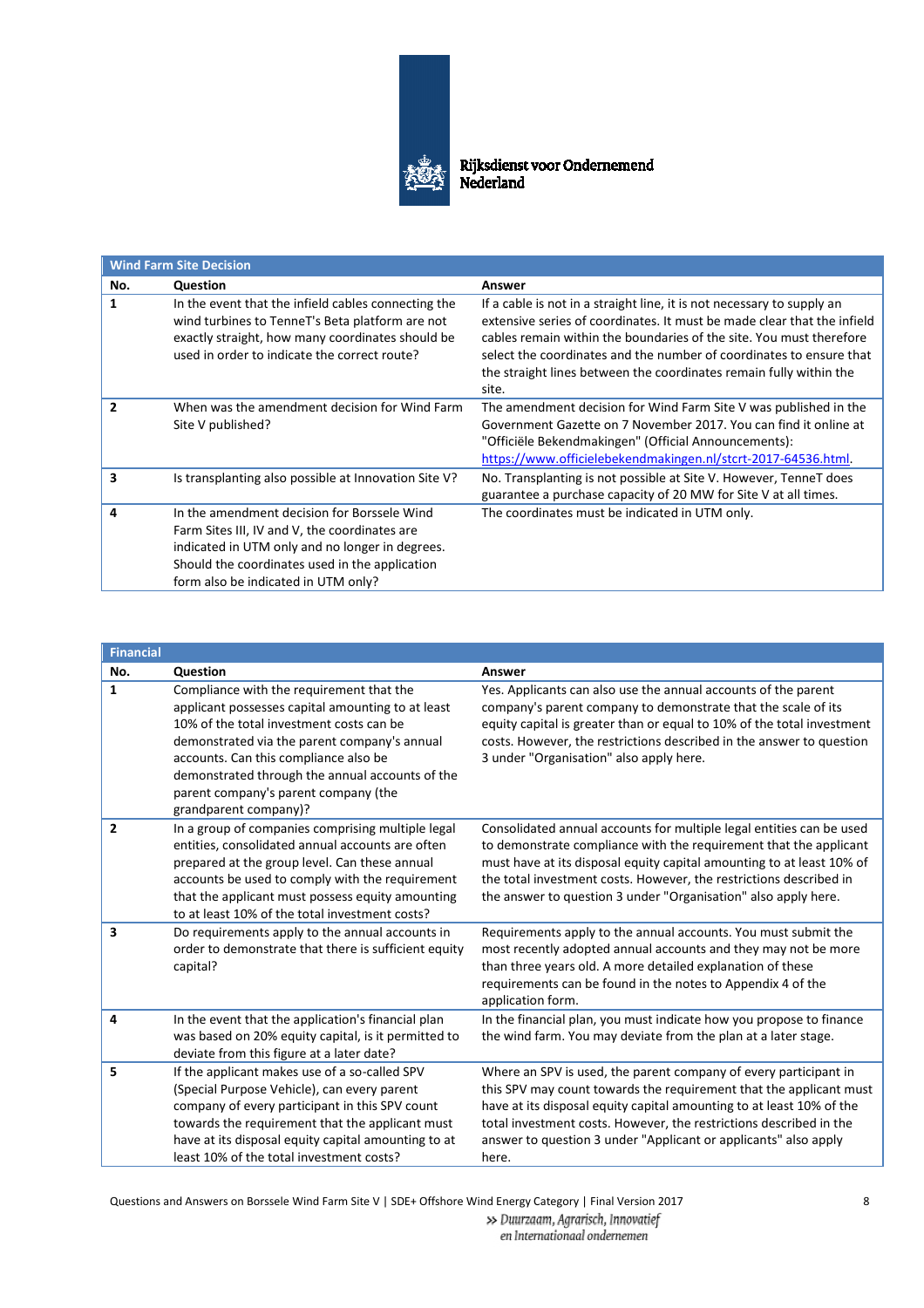

Rijksdienst voor Ondernemend<br>Nederland

| <b>Financial</b> |                                                                                                                                                                                                                                                                                                                                                                                                                                  |                                                                                                                                                                                                                                                                                                                                                                                                                                                                                                                                                                                                                                                                                                                                                                                                                                                                                                                                                                                                                                                                                                             |
|------------------|----------------------------------------------------------------------------------------------------------------------------------------------------------------------------------------------------------------------------------------------------------------------------------------------------------------------------------------------------------------------------------------------------------------------------------|-------------------------------------------------------------------------------------------------------------------------------------------------------------------------------------------------------------------------------------------------------------------------------------------------------------------------------------------------------------------------------------------------------------------------------------------------------------------------------------------------------------------------------------------------------------------------------------------------------------------------------------------------------------------------------------------------------------------------------------------------------------------------------------------------------------------------------------------------------------------------------------------------------------------------------------------------------------------------------------------------------------------------------------------------------------------------------------------------------------|
|                  |                                                                                                                                                                                                                                                                                                                                                                                                                                  |                                                                                                                                                                                                                                                                                                                                                                                                                                                                                                                                                                                                                                                                                                                                                                                                                                                                                                                                                                                                                                                                                                             |
| 6                | According to the Ministerial Order for Innovative<br>Offshore Wind Energy, when calculating the equity<br>capital of the applicant, the equity capital of its<br>parent company can be included, provided that<br>the parent company has consented to this practice<br>in writing. Is there a template in which such<br>consent can be granted? Are there any<br>requirements which the declaration of consent<br>needs to meet? | No template will be made available. There are no specific<br>requirements regarding the format of the declaration, as long as it<br>clearly reflects the parent company's consent and it is signed by an<br>authorised signatory.                                                                                                                                                                                                                                                                                                                                                                                                                                                                                                                                                                                                                                                                                                                                                                                                                                                                           |
| 7                | Can several entities within a group use their own<br>equity capital as a parent company for an<br>application by a subsidiary?                                                                                                                                                                                                                                                                                                   | Within a group of several entities, several entities may use their<br>equity capital as a parent company for a subsidiary, provided that<br>the equity capital of an entity can also be demonstrated through<br>annual accounts for this entity. However, the restrictions described<br>in the answer to question 3 under "Applicant or applicants" also<br>apply here.                                                                                                                                                                                                                                                                                                                                                                                                                                                                                                                                                                                                                                                                                                                                     |
| 8                | Can a copy of the signed declaration of consent<br>with regard to the parent company's equity capital<br>be supplied, or must the original signed document<br>be supplied?                                                                                                                                                                                                                                                       | A copy of the signed declaration of consent may be supplied. In case<br>of doubt, RVO.nl may request the original.                                                                                                                                                                                                                                                                                                                                                                                                                                                                                                                                                                                                                                                                                                                                                                                                                                                                                                                                                                                          |
| 9                | What conditions can financiers include in the letter<br>of intent?                                                                                                                                                                                                                                                                                                                                                               | In principle, it is not permitted to include conditions in the letter of<br>intent that result in it being excessively non-committal. However, a<br>number of conditional statements can be used. The following are<br>examples of such statements.<br>The financing package of [name of tenderer] is subject to the<br>following conditions:<br>approval granted by the [name of the body of the financier<br>authorised to grant approval (e.g. relevant loans committee)]<br>of [name of financier];<br>satisfactory due diligence report;<br>completion of all financing/loan documents relating to the<br>legal relationship between [name of tenderer] and [name of<br>financier].<br>This declaration of support will be exclusively issued for the benefit of<br>name of tenderer___] and no other legal or natural person is<br>entitled to rely on or derive rights from this declaration.<br>To avoidance any misunderstanding, this declaration does not<br>constitute an unconditional or irrevocable commitment or a legally<br>binding obligation - by whatever name - to provide financing. |
| 10               | Do minimum credit ratings apply to financiers?                                                                                                                                                                                                                                                                                                                                                                                   | No. No minimum credit ratings have been set for financiers.                                                                                                                                                                                                                                                                                                                                                                                                                                                                                                                                                                                                                                                                                                                                                                                                                                                                                                                                                                                                                                                 |
| 11               | Do requirements apply to the annual accounts in<br>order to demonstrate that there is sufficient equity<br>capital?                                                                                                                                                                                                                                                                                                              | Requirements apply to the annual accounts. You must submit the<br>most recently adopted annual accounts and they may not be more<br>than three years old. A more detailed explanation of these<br>requirements can be found in the notes to Appendix 4 of the<br>application form.                                                                                                                                                                                                                                                                                                                                                                                                                                                                                                                                                                                                                                                                                                                                                                                                                          |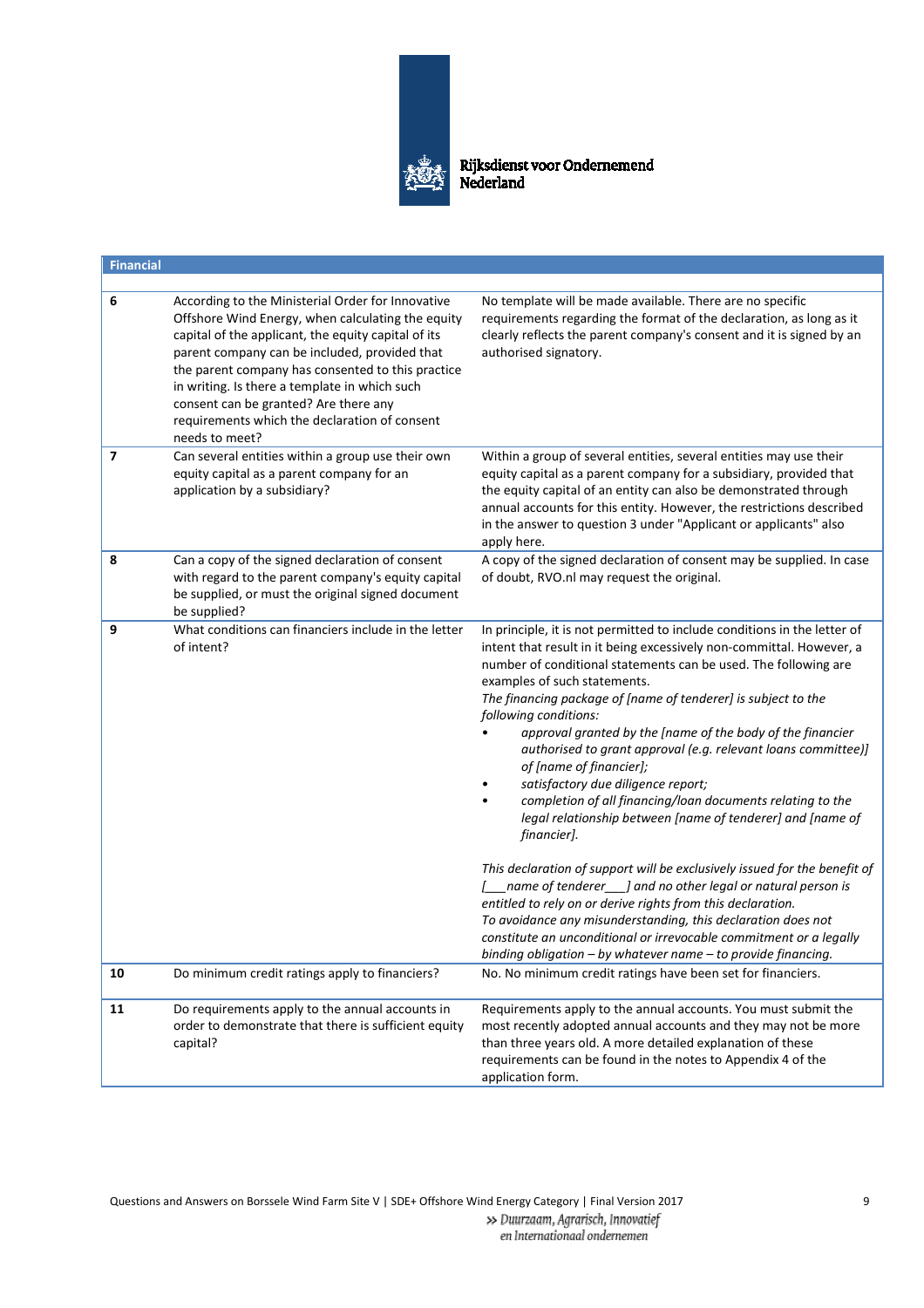

| <b>Bank guarantees and implementation agreements</b> |                                                                                                                                                                                                                                                                                                                                                                       |                                                                                                                                                                                                                                                                                                                                                                                                                                                                                                                                                                                                                                                                                                                                                                                                                         |  |
|------------------------------------------------------|-----------------------------------------------------------------------------------------------------------------------------------------------------------------------------------------------------------------------------------------------------------------------------------------------------------------------------------------------------------------------|-------------------------------------------------------------------------------------------------------------------------------------------------------------------------------------------------------------------------------------------------------------------------------------------------------------------------------------------------------------------------------------------------------------------------------------------------------------------------------------------------------------------------------------------------------------------------------------------------------------------------------------------------------------------------------------------------------------------------------------------------------------------------------------------------------------------------|--|
| No.                                                  | Question                                                                                                                                                                                                                                                                                                                                                              | Answer                                                                                                                                                                                                                                                                                                                                                                                                                                                                                                                                                                                                                                                                                                                                                                                                                  |  |
| $\mathbf{1}$                                         | Can the bank guarantee be divided into multiple<br>sections in order to enable different collaboration<br>partners to submit their own share of the bank<br>guarantee?                                                                                                                                                                                                | No. The bank guarantee cannot be split up into multiple sections.                                                                                                                                                                                                                                                                                                                                                                                                                                                                                                                                                                                                                                                                                                                                                       |  |
| 2                                                    | Can a bank guarantee be provided in the form of a<br>parent company guarantee?                                                                                                                                                                                                                                                                                        | No. The bank guarantee can only be issued by a bank for which the<br>branch in question is established in a European Union Member<br>State. The bank guarantee must be based on the model published in<br>the Ministerial Order for Innovative Offshore Wind Energy.                                                                                                                                                                                                                                                                                                                                                                                                                                                                                                                                                    |  |
| 3                                                    | When will the bank guarantee be returned?                                                                                                                                                                                                                                                                                                                             | A € 600,000 bank guarantee must be provided within four weeks<br>after the issuing of the SDE subsidy decision. This sum must be<br>exchanged within 12 months for a $\epsilon$ 2 million bank guarantee. The $\epsilon$<br>2 million bank guarantee will be returned after the subsidy recipient<br>has put the power generation facility into operation. The term "put<br>into operation" used in the context of returning the bank guarantee<br>refers to the date on which evidence is submitted of the first<br>electricity supply. This provision means that once RVO.nl has<br>received proof that Guarantees of Origin have been issued for the<br>electricity provided, the bank guarantee and accompanying letter<br>will be returned to the bank and a copy of this letter will be sent to<br>the applicant. |  |
| 4                                                    | When must the signed implementation agreement<br>and the bank guarantee be submitted?                                                                                                                                                                                                                                                                                 | The subsidy will be awarded under the condition precedent that<br>within two weeks after the decision to award a subsidy, an<br>implementation agreement is entered into between the Dutch State<br>and the subsidy recipient in accordance with the agreement included<br>in the appendix to the Ministerial Order. In addition, the subsidy will<br>be awarded under the condition precedent that within four weeks<br>after the date of the decision to award a subsidy, the subsidy<br>recipient provides proof that a bank guarantee as referred to in<br>Article 2(1) of the agreement included in the appendix has been<br>issued to RVO.nl in Zwolle. These conditions precedent will be<br>explicitly stated in the decision, along with the exact dates.                                                      |  |
| 5                                                    | Two bank guarantees are stipulated in the<br>Ministerial Order for Innovative Offshore Wind<br>Energy. The first bank guarantee amounts to $\epsilon$<br>600,000 and the second to € 2 million. Does the<br>second bank guarantee replace the first or is it<br>additional, resulting in a total of € 2.6 million in<br>bank guarantees?                              | The second bank guarantee replaces the first bank guarantee.<br>Following receipt of the second bank guarantee, the first bank<br>guarantee will be returned by registered letter to the address stated<br>on the bank guarantee as the return address.                                                                                                                                                                                                                                                                                                                                                                                                                                                                                                                                                                 |  |
| 6                                                    | Imagine that an SDE decision is reversed by a court<br>decision and that the second bank guarantee of €2<br>million has already been provided at that moment.<br>Will the bank guarantee be returned?                                                                                                                                                                 | If the award of the subsidy is reversed in an appeal procedure,<br>RVO.nl will return the $\epsilon$ 2 million bank guarantee to the bank with a<br>copy to the applicant.                                                                                                                                                                                                                                                                                                                                                                                                                                                                                                                                                                                                                                              |  |
| 7                                                    | Was it a conscious decision to include a suspension<br>provision regarding the obligatory project<br>completion period of five years after the award of<br>the subsidy, in the event that the site decision later<br>becomes irrevocable, and not to include a<br>suspension provision regarding the obligation to<br>provide a second bank guarantee of € 2 million? | It was a conscious decision not to include a suspension provision<br>with regard to providing the second bank guarantee of $\epsilon$ 2 million.                                                                                                                                                                                                                                                                                                                                                                                                                                                                                                                                                                                                                                                                        |  |